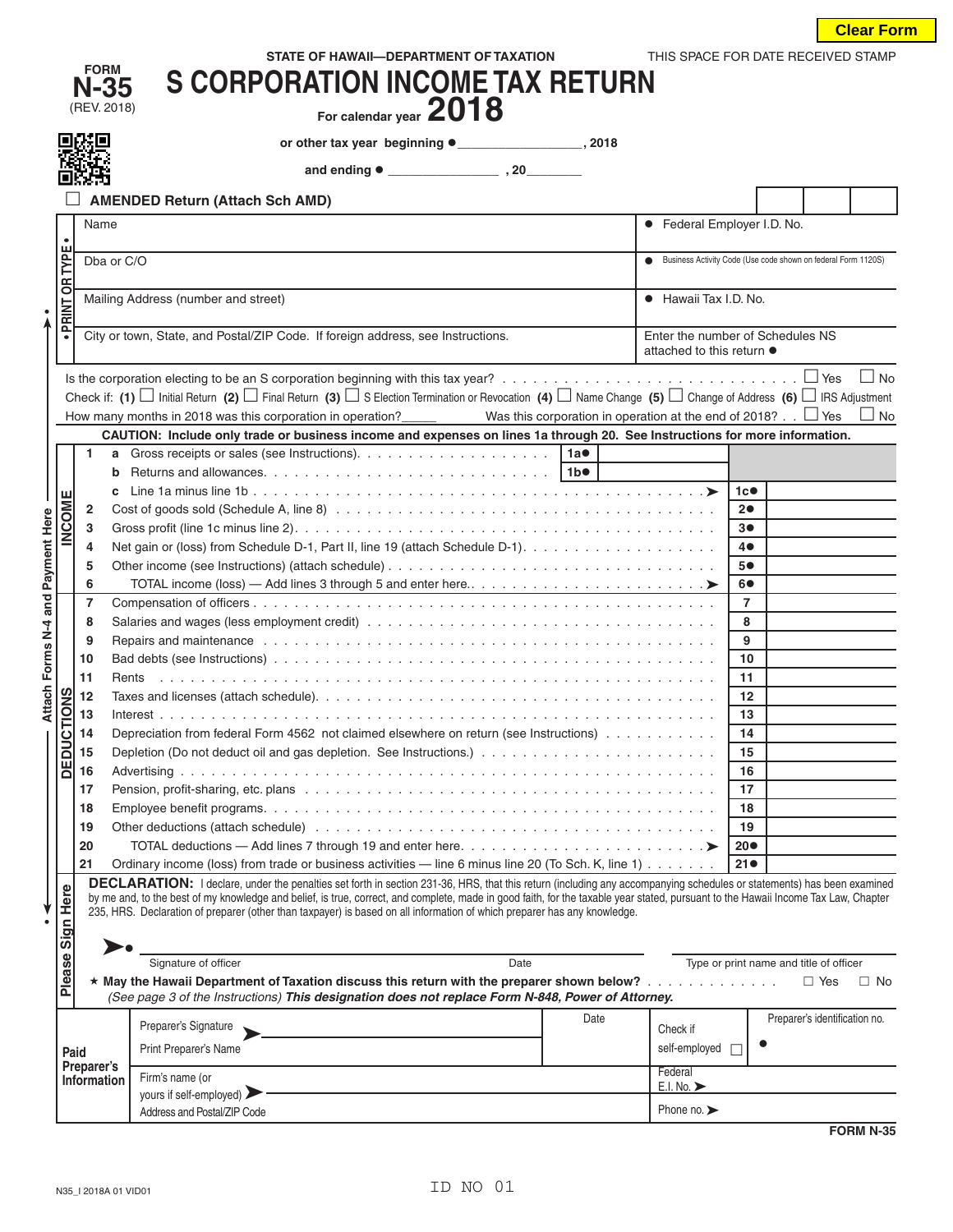**AMENDED**

**Name as shown on return Federal Employer Identification Number**

**22 a** Excess net passive income tax (attach schedule(s)) **22a b** Tax from Schedule D (Form N-35), line 21 **221 221 221 22b c** Number of N-4's attached  $\bullet$  Taxes withheld on attached N-4's 22c **d** LIFO recapture tax . . . . . . . . . . . . . . . . . . . . . . . . . . . . . .**22d** e Interest due under look-back method **22**e **i**<br> **e** Interest due under look-back method **22e**<br> **e** 2017 overpayment allowed as a credit<br> **Example 1298**<br> **EXAMPLE 2018** estimated tax payments from N-3s<br> **EXAMPLE 2018**<br> **EX f** Add lines 22a, 22b, 22c, 22d, and 22e . . . . . . . . . . . . . . . . . . . . . . . . . . . . . . . . . . . .**22f 23 a** 2017 overpayment allowed as a credit . . . . . . . . . . . . . . . . . . . .**23a b** 2018 estimated tax payments from N-3s and N-288s **23b c** Payments with extension . . . . . . . . . . . . . . . . . . . . . . . . . . .**23c d** Add lines 23a, 23b, and 23c. . . . . . . . . . . . . . . . . . . . . . . . . . . . . . . . . . . . . . . . . .**23d 24** Underpayment of estimated tax penalty. (see Instructions) Check if Form N-220 is attached  $\ldots \rightarrow \bullet \Box$  24 $\bullet$ **25** OVERPAYMENT (If line 23d is larger than the total of lines 22f and 24), enter AMOUNT OVERPAID **25 26** Enter amount of line 25 you want **Credited to 2019 estimated tax > 26a** \$ **27** TAX DUE (If the total of lines 22f and 24 is larger than line 23d) enter the amount due **27 28 AMOUNT OF PAYMENT** (see Instructions) . . . . . . . . . . . . . . . . . . . . . . . . . . . . . . . . . . .**28 29** Amount paid (overpaid) on original return — **AMENDED RETURN ONLY 29 30 BALANCE DUE (REFUND) with amended return** (See Instructions) . . . . . . . . . . . . . . . . . . . . .**30 Cost of Goods Sold (See Instructions for Schedule A) 1** Inventory at beginning of year . . . . . . . . . . . . . . . . . . . . . . . . . . . . . . . . . . . . . . . . . .**1 2** Purchases . . . . . . . . . . . . . . . . . . . . . . . . . . . . . . . . . . . . . . . . . . . . . . . . . . . .**2 3** Cost of labor . . . . . . . . . . . . . . . . . . . . . . . . . . . . . . . . . . . . . . . . . . . . . . . . . . .**3 4** Additional IRC section 263A costs (see federal Instructions and attach a schedule) . . . . . . . . . . . . . .**4 5** Other costs (attach schedule) . . . . . . . . . . . . . . . . . . . . . . . . . . . . . . . . . . . . . . . . . .**5 6** Total—Add lines 1 through 5 **6 7** Inventory at end of year **7 8** Cost of goods sold—Line 6 minus line 7. (Enter here and on page 1, line 2)  $\ldots$   $\ldots$   $\ldots$   $\ldots$   $\ldots$   $\blacktriangleright$  8 **9 a** Check all methods used for valuing closing inventory:  $(i)$   $\Box$  Cost as described in Treasury Regulations section 1.471-3. *(ii)*  $\Box$  Lower of cost or market as described in Treasury Regulations section 1.471-4 (see Instructions) *(iii)* Other (specify method used and attach explanation) .. . . . . . . **<sup>b</sup>** Check if there was a writedown of subnormal goods as described in Treasury Regulations section 1.471-2(c) .. . . . . . **<sup>c</sup>** Check if the LIFO inventory method was adopted this tax year for any goods (if checked, attach federal Form 970) . . . . . .. . . . . . **d** If the LIFO inventory method was used for this tax year, enter percentage (or amounts) of closing inventory computed under LIFO **9. 19. 19. 19. 19. 19. 19. 19. 19. 19. 19. 19. 19. 19. 19. 19. 19. 19. 19. 19. 19. 19. 19. 19. 19. 19. 19. 19. 19. 19. 1 e** Do the rules of section 263A (with respect to property produced or acquired for resale) apply to the corporation? . . . . .  $\Box$  Yes  $\Box$  No **f** Was there any change in determining quantities, cost or valuations between opening and closing inventory? . . . . . . . .  $\Box$  Yes  $\Box$  No If "Yes," attach explanation. **Other Information 1** Check method of accounting:  $\mathbf{a} \square$  Cash  $\mathbf{b} \square$  Accrual  $\mathbf{c} \square$  Other (specify)  $\blacktriangleright$ **2 a** Date of incorporation **b** Date business began in Hawaii **c** Under laws of **d** Date of federal election as an S corporation **3** Refer to the listing of Business Activity Codes at the end of the federal Instructions for Form 1120S and state your principal: Business Activity  $\blacktriangleright$ **4** Did the corporation at the end of the tax year own, directly or indirectly, 50% or more of the voting stock of a domestic corporation? (For rules of attribution, see IRC section 267(c).) If "Yes" attach a schedule showing: (a) name, address and employer identification number (b) percentage owned, and (c) if 100% owned, was QSSS election made?........ $\Box$  Yes  $\Box$  No **5** Enter the number of shareholders in the corporation at the end of the tax year who are: residents of Hawaii **nonresidents** of Hawaii ... **<sup>6</sup>** Did the corporation derive income from sources outside Hawaii which is not includable in the Hawaii return? . . . . . .. . . Yes No **7** If the corporation: (1) was a C corporation before it elected to be an S corporation or the corporation acquired an asset with a basis determined by reference to its basis (or the basis of any other property) in the hands of a C corporation, and (2) has net unrealized built-in gain (defined by IRC section 1374(d)(1)) in excess of the net recognized built-in gain from prior years, enter the net unrealized built-in gain reduced by net recognized built-in gain from prior years. . . . . . . . . . . . . . . \$ **TAX & PAYMENTS Schedule A Schedule B RETURN**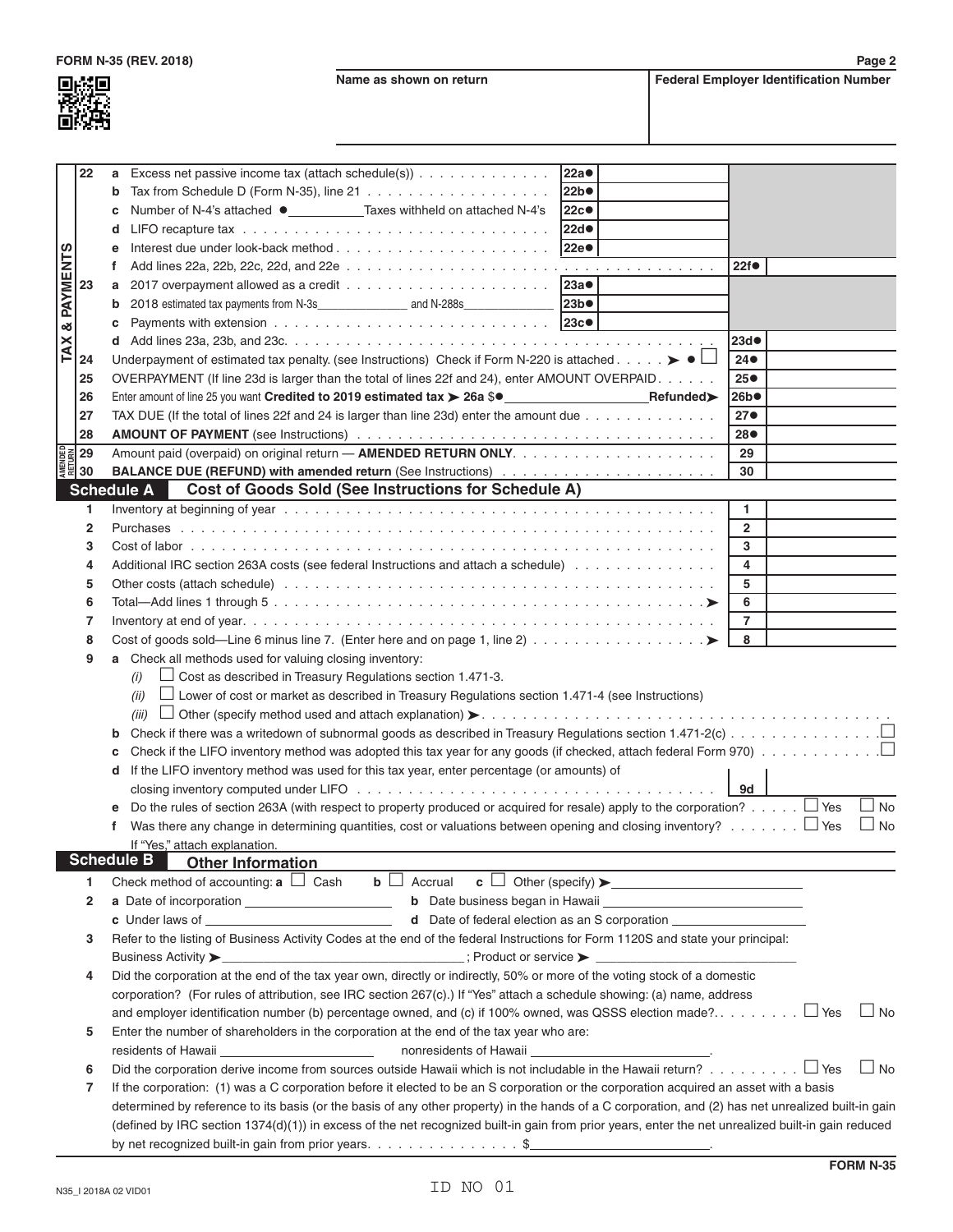

|                    |              | <b>Schedule K</b> | <b>Shareholders' Pro Rata Share Items</b>                                                                                                         | b. Attributable<br>to Hawaii |                   | c. Attributable<br><b>Elsewhere</b> |
|--------------------|--------------|-------------------|---------------------------------------------------------------------------------------------------------------------------------------------------|------------------------------|-------------------|-------------------------------------|
|                    | 1            |                   | Ordinary income (loss) from trade or business activities (page 1, line 21).                                                                       |                              | 1                 |                                     |
|                    | $\mathbf{2}$ |                   | Net income (loss) from rental real estate activities (attach federal Form 8825)                                                                   |                              | $\overline{2}$    |                                     |
|                    |              |                   |                                                                                                                                                   |                              | 3a                |                                     |
|                    |              |                   |                                                                                                                                                   |                              | 3b                |                                     |
|                    |              |                   | c Net income (loss) from other rental activities. Line 3a minus line $3b$                                                                         |                              | 3 <sub>c</sub>    |                                     |
| Income (Losses)    | 4            |                   |                                                                                                                                                   |                              | 4                 |                                     |
|                    | 5            |                   |                                                                                                                                                   |                              | 5                 |                                     |
|                    | 6            |                   |                                                                                                                                                   |                              | 6                 |                                     |
|                    | 7            |                   | Net short-term capital gain (loss) (Schedule D (Form N-35))                                                                                       |                              | $\overline{7}$    |                                     |
|                    | 8            |                   | Net long-term capital gain (loss) (Schedule D (Form N-35))                                                                                        |                              | 8                 |                                     |
|                    | 9            |                   | Net gain (loss) under IRC section 1231 (attach Schedule D-1)                                                                                      |                              | 9                 |                                     |
|                    | 10           |                   |                                                                                                                                                   |                              | 10                |                                     |
| <b>Deductions</b>  | 11           |                   |                                                                                                                                                   |                              | 11                |                                     |
|                    | 12           |                   | IRC section 179 expense deduction (attach federal Form 4562).                                                                                     |                              | 12                |                                     |
|                    | 13           |                   | Deductions related to portfolio income (loss) (attach schedule)                                                                                   |                              | 13                |                                     |
|                    | 14           |                   |                                                                                                                                                   |                              | 14                |                                     |
| Investm<br>Intere: |              |                   | 15 a Interest expense on investment debts paid or accrued in 2018                                                                                 |                              | 15a               |                                     |
|                    |              |                   | <b>b</b> (1) Investment income included on lines 4, 5, and 6, above $\dots \dots \dots \dots$                                                     |                              | 15b(1)            |                                     |
|                    |              |                   | (2) Investment expenses included on line 13, above.                                                                                               |                              | 15b(2)            |                                     |
|                    |              |                   | 16 a Fuel Tax Credit for Commercial Fishers (attach Form N-163)                                                                                   |                              | 16a               |                                     |
|                    |              |                   | <b>b</b> Total cost of property qualifying for the Capital Goods Excise Tax Credit (See Instructions)                                             | See Instructions             | 16 <sub>b</sub>   |                                     |
|                    |              |                   | c Amounts needed to claim the Enterprise Zone Tax Credit (attach Form N-756)                                                                      |                              | 16c               |                                     |
|                    |              |                   | d Hawaii Low-Income Housing Tax Credit (attach Form N-586)                                                                                        |                              | <b>16d</b>        |                                     |
|                    |              |                   | e Credit for Employment of Vocational Rehabilitation Referrals (attach Form N-884)                                                                |                              | <b>16e</b>        |                                     |
|                    |              |                   | f Motion Picture, Digital Media, and Film Production Income Tax Credit (attach Form N-340)                                                        |                              | 16f               |                                     |
|                    |              |                   | g Credit for School Repair and Maintenance (attach Form N-330).                                                                                   |                              | 16 <sub>q</sub>   |                                     |
|                    |              |                   | h Renewable Energy Technologies Income Tax Credit (attach Form N-342).                                                                            |                              | 16h<br><b>16i</b> |                                     |
| Credits            |              |                   | Important Agricultural Land Qualified Agricultural Cost Tax Credit (attach Form N-344).<br>Tax Credit for Research Activities (attach Form N-346) |                              | <b>16i</b>        |                                     |
|                    |              |                   | k Capital Infrastructure Tax Credit (attach Form N-348)                                                                                           |                              | 16k               |                                     |
|                    |              |                   | I Cesspool Upgrade, Conversion or Connection Income Tax Credit (attach Form N-350)                                                                |                              | 161               |                                     |
|                    |              |                   | <b>m</b> Renewable Fuels Production Tax Credit (attach Form N-352)                                                                                |                              | 16m               |                                     |
|                    |              |                   | n Organic Foods Production Tax Credit (attach Form N-354)                                                                                         |                              | 16 <sub>n</sub>   |                                     |
|                    |              |                   | o Hawaii income tax withheld on Forms N-288 (See Instructions).                                                                                   |                              | <b>16o</b>        |                                     |
|                    |              |                   |                                                                                                                                                   |                              | 16p               |                                     |
|                    |              |                   | q Net income tax paid by the S corporation to states which do not recognize the                                                                   |                              |                   |                                     |
|                    |              |                   |                                                                                                                                                   |                              | 16q               |                                     |
|                    |              |                   | (Attach a separate schedule if more space is needed for any item.)                                                                                |                              |                   |                                     |
|                    | 17           |                   | Total property distributions (including cash) other than dividend distributions                                                                   |                              |                   |                                     |
|                    |              |                   | reported on line 22, below. Date of Distribution _______________________________                                                                  |                              | 17                |                                     |
|                    | 18           |                   |                                                                                                                                                   |                              | 18                |                                     |
|                    | 19           |                   | Other tax exempt income. $\ldots$ $\ldots$ $\ldots$ $\ldots$ $\ldots$ $\ldots$ $\ldots$ $\ldots$ $\ldots$ $\ldots$ $\ldots$                       |                              | 19                |                                     |
| Other Items        | 20           |                   |                                                                                                                                                   |                              | 20                |                                     |
|                    | 21           |                   | Other items and amounts not included on lines 1 through 20, above, that are                                                                       |                              |                   |                                     |
|                    |              |                   | required to be reported separately to shareholders (attach schedule).                                                                             |                              | 21                |                                     |
|                    | 22           |                   | Total dividend distributions paid from accumulated earnings and profits.                                                                          |                              | 22                |                                     |
|                    | 23           |                   | Income (loss) — Combine lines 1 through 10. From the result, subtract the sum                                                                     |                              |                   |                                     |
|                    |              |                   |                                                                                                                                                   |                              | 23                |                                     |
|                    | 24           |                   | Corporate adjustments to income attributable to Hawaii (attach schedule)                                                                          |                              | 24                |                                     |
|                    | 25           |                   |                                                                                                                                                   |                              | 25                |                                     |